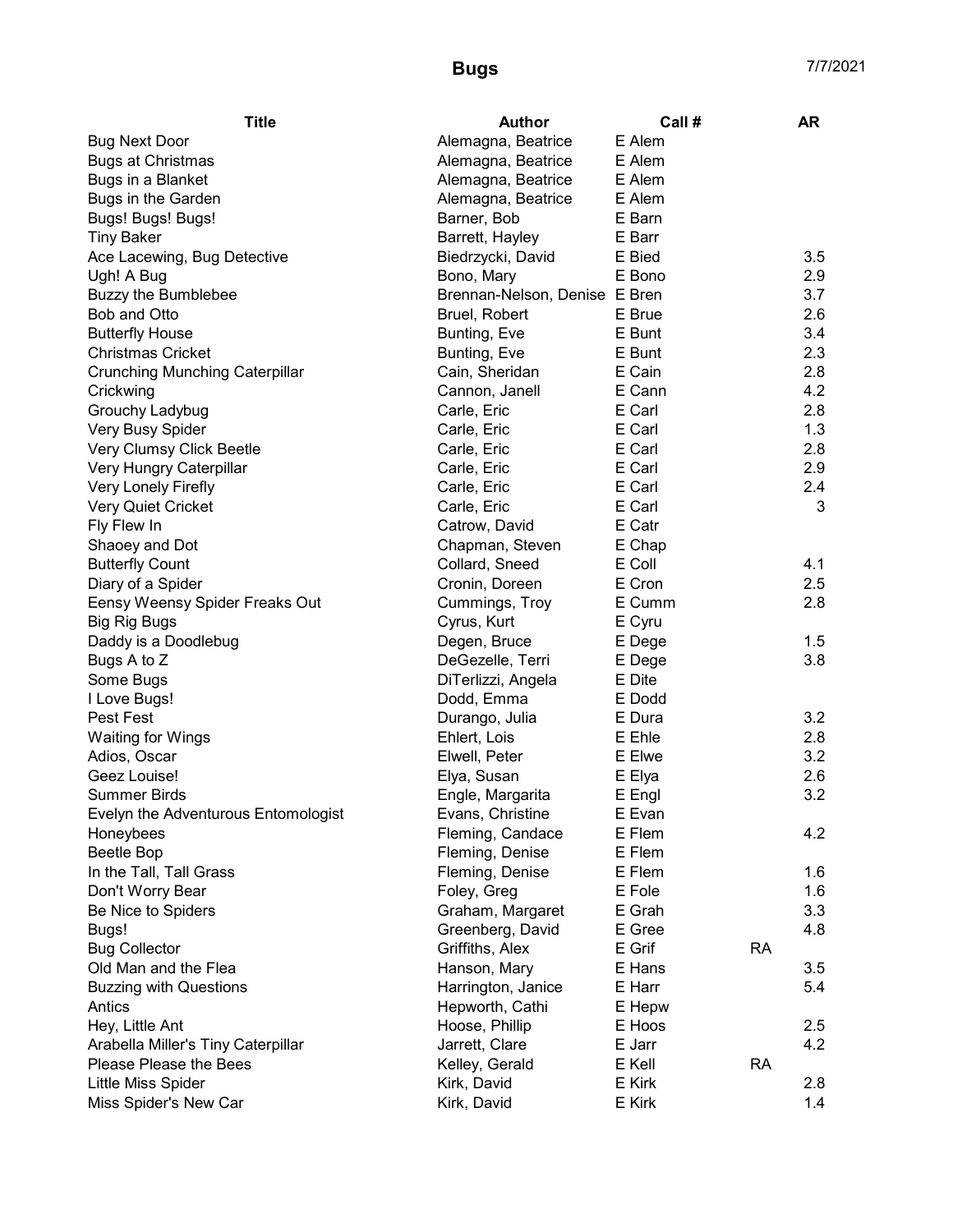| <b>Title</b>                                                  | <b>Author</b>       | Call #           |           | <b>AR</b>      |
|---------------------------------------------------------------|---------------------|------------------|-----------|----------------|
| <b>Miss Spider's Wedding</b>                                  | Kirk, David         | E Kirk           |           | 4.3            |
| How Spider Saved Valentine's Day                              | Kraus, Robert       | E Krau           |           | 3.2            |
| Open House for Butterflies                                    | Krauss, Ruth        | E Krau           |           | 3              |
| Beeman                                                        | Krebs, Laurie       | E Kreb           |           | 3.3            |
| King of Bees                                                  | Laminack, Lester    | E Lami           |           |                |
| Giant Jam Sandwich                                            | Lord, John Vernon   | E Lord           |           | 3.8            |
| Velma Gratch and the Way Cool Butterfly                       | Madison, Alan       | E Madi           |           | 4.1            |
| Beetle McGrady Eats Bugs                                      | McDonald, Megan     | E Mcdo           |           | 2.6            |
| Insects are My Life                                           | McDonald, Megan     | E Mcdo           |           | 3              |
| Aarrgghh! Spider!                                             | Monks, Lydia        | E Monk           | <b>RA</b> |                |
| <b>Blackflies</b>                                             | Munsch, Robert      | E Muns           |           |                |
| Fancy Nancy Bonjour Butterfly                                 | O'Connor, Jane      | E Ocon           |           | 2.6            |
| Moosekitos                                                    | Palatini, Margie    | E Pala           |           | 2.6            |
| Perfect Pet                                                   | Palatini, Margie    | E Pala           |           | 2.2            |
| Beetle Alphabet Book                                          | Pallotta, Jerry     | E Pall           |           | 3.6            |
| Icky Bug Alphabet Book                                        | Pallotta, Jerry     | E Pall           |           | 3.2            |
| Twig                                                          | Parker, Aura        | E Park           |           |                |
| Ant and the Elephant                                          | Peet, Bill          | E Peet           |           | 4.1            |
| Very Ugly Bug                                                 | Pichon, Liz         | E Pich           |           | 2.5            |
| <b>Bee Tree</b>                                               | Polacco, Patricia   | E Pola           |           | 3.9            |
| <b>Insect Soup</b>                                            | Polisar, Barry      | E Poli           |           |                |
| I Saw an Ant on the Railroad Track                            | Prince, Joshua      | E Prin           |           | 3.1            |
| Buggy Bug                                                     | Raschka, Chris      | E Rasc           | <b>RA</b> | 1.1            |
| Frank the Seven-Legged Spider                                 | Razi, Michaele      | E Razi           |           |                |
| Tale of the Poisonous Yuck Bugs                               | Reynolds, Aaron     | E Reyn           |           |                |
| <b>Tiny Little Fly</b>                                        | Rosen, Michael      | E Rose           |           | 1.1            |
| Snug as a Bug                                                 | Ross, Michael       | E Ross           |           |                |
| <b>Butterfly Alphabet</b>                                     | Sandved             | E Sand           |           |                |
| Bugs in my Hair                                               | Shannon, David      | E Shan           |           |                |
| Ladybug Girl                                                  | Soman, David        | E Soma           |           | 2.9            |
| Ladybug Girl and Bumblebee Boy                                | Soman, David        | E Soma           |           | 2.7            |
| Ladybug Girl and the Bug Squad                                | Soman, David        | E Soma           |           | 3.3            |
| Cicadas                                                       | Tan, Shaun          | E Tan            |           |                |
| Bee                                                           | Teckentrup, Britta  | E Teck           |           |                |
| Can You Make a Scary Face?                                    | Thomas, Jan         | E Thom           |           |                |
| Interview with Harry the Tarantula                            | Tyson, Leigh Ann    | E Tyso           |           | 3.3            |
| Two Bad Ants                                                  | Van Allsburg, Chris | E Vana           |           | 4.7            |
| Over in the Garden                                            | Ward, Jennifer      | E Ward           |           | 2.8            |
| Bug in a Vacuum                                               | Watt, Melanie       | E Watt           |           | $\overline{2}$ |
| One Mean Ant                                                  | Yorinks, Arthur     | E Yori           |           |                |
| One Mean Ant with Fly and Flea                                | Yorinks, Arthur     | E Yori           |           |                |
| There Was an Old Lady Who Swallowed Some Bu Downing, Johnette |                     | J 398.2          |           |                |
| <b>Girl Who Loved Caterpillars</b>                            | Merrill, Jean       | J 398.2095       |           | 5.6            |
| Why Mosquitos Buzz in People's Ears                           | Aardema, Verna      | J 398.2096       |           | 4              |
| Spider Weaver                                                 | Musgrove, Margaret  | J 398.2096       |           | 4.4            |
| Little Red Ant and the Great Big Crumb                        | Climo, Shirley      | J 398.2097       |           | 2.8            |
| Hack Your Backyard                                            | Ahrens, Niki        | J 508.7          |           |                |
| <b>Bugs Before Time</b>                                       | Camper, Cathy       | J <sub>565</sub> |           | 6.7            |
| <b>Insect Fossils</b>                                         | Connors, Kathleen   | J 565.7          |           | 5.6            |
| Glow-in-the-Dark Animals                                      | Lunis, Natalie      | J 572.43         |           | 5.2            |
| <b>Exploding Ants</b>                                         | Hirsch, Rebecca     | J 591.47         |           | 5.1            |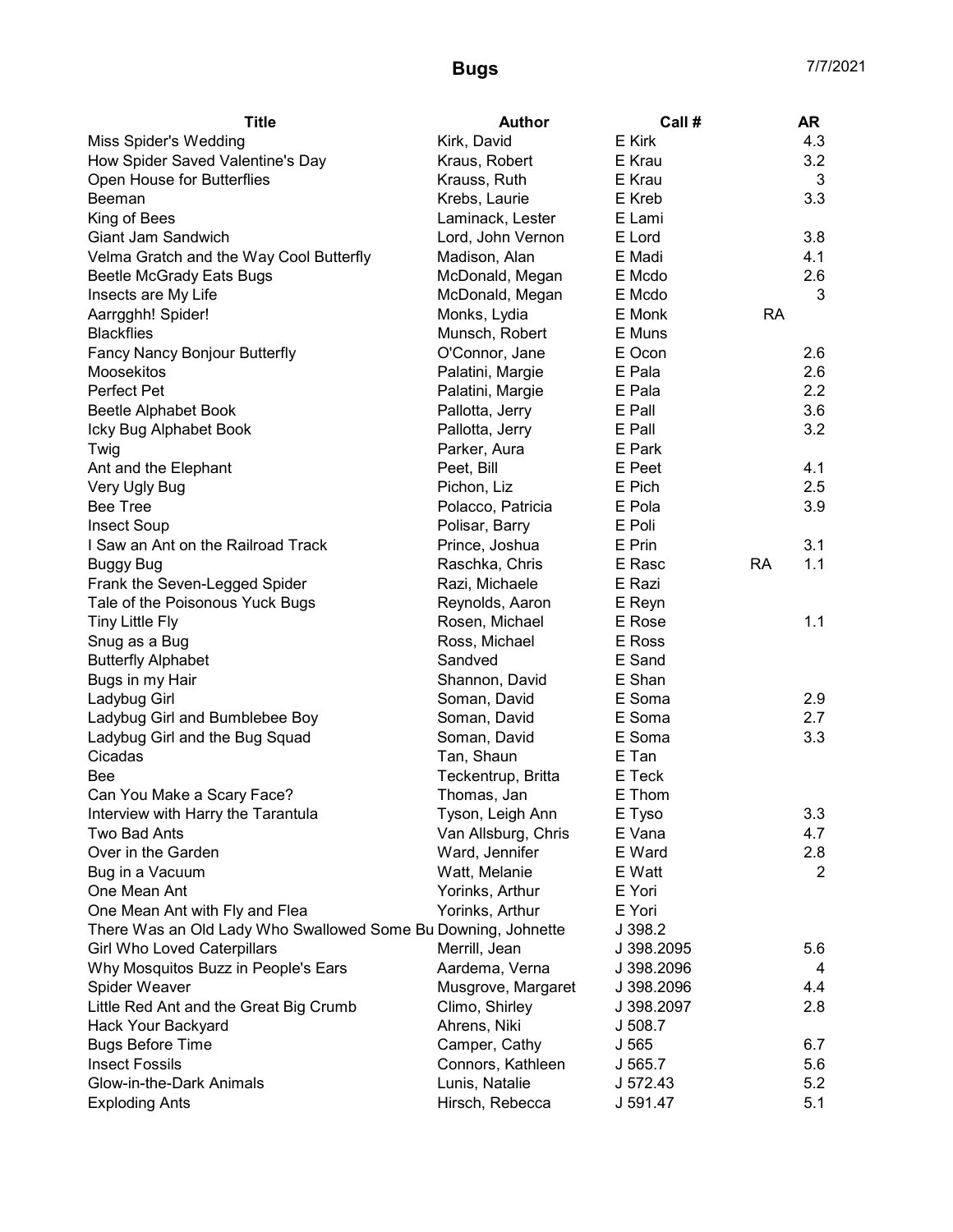| <b>Title</b>                                                          | Author            | Call #     |           | <b>AR</b> |
|-----------------------------------------------------------------------|-------------------|------------|-----------|-----------|
| <b>Dancing Bees</b>                                                   | Lindeen, Mary     | J 591.59   |           | 4.8       |
| Dirty Rotten Bugs?                                                    | Bonotaux, Gilles  | J 595      |           | 5.4       |
| Assassin Bug vs. Ogre-Faced Spider                                    | Klepeis, Alicia   | J 595      |           | 4.9       |
| Praying Mantis vs. Giant Hornet                                       | Klepeis, Alicia   | J 595      |           | 5.1       |
| Science and Craft Projects with Insects, Spiders ar Owen, Ruth        |                   | J 595      |           |           |
| Scorpion vs. Centipede                                                | Taylor, Kimberly  | J 595      |           | 4.8       |
| <b>Praying Mantises</b>                                               | Markle, Sandra    | J 595.727  |           | 4.8       |
| Roly-Poly Pillbugs                                                    | Smith, Molly      | J 595.372  |           | 4.1       |
| Tarantula vs. Tarantula Hawk                                          | O'Brien, Lindsy   | J 595.4    |           | 4.8       |
| <b>Ticks</b>                                                          | Markle, Sandra    | J 595.429  |           |           |
| Spiders and Daddy Long Legs                                           | Gendell, Megan    | J 595.43   |           | 2.6       |
| Harvestmen                                                            | Markle, Sandra    | J 595.43   |           | 5.2       |
| <b>Hairy Tarantulas</b>                                               | Camisa, Kathryn   | J 595.44   |           | 4.2       |
| <b>Jumping Spiders</b>                                                | Goldish, Meish    | J 595.44   |           | 4.2       |
| Spooky Wolf Spiders                                                   | Goldish, Meish    | J 595.44   |           | 4.2       |
| <b>Tricky Trapdoor Spiders</b>                                        | Goldish, Meish    | J 595.44   |           | 4.4       |
| Deadly Black Widows                                                   | Lunis, Natalie    | J 595.44   |           | 4.5       |
| <b>Jumping Spiders</b>                                                | Markle, Sandra    | J 595.44   |           |           |
| <b>Black Widow Spiders</b>                                            | Owings, Lisa      | J 595.44   |           | 4.4       |
| Can a Spider Be Fluffy?                                               | Sauble, Audrey    | J 595.44   | <b>RA</b> |           |
| <b>Crafty Garden Spiders</b>                                          | White, Nancy      | J 595.44   |           | 4.6       |
| Leggy Centipedes                                                      | Lunis, Natalie    | J 595.62   |           | 4.1       |
| <b>Ugly Bugs</b>                                                      | Arnold, Nick      | J 595.7    |           |           |
| Creep and Flutter                                                     | Arnosky, Jim      | J 595.7    |           | 6.7       |
| Would You Rather Dine with a Dung Beetle or Lun De la Boyere, Camilla |                   | J 595.7    |           |           |
| Bugs!                                                                 | Evans, Shira      | J 595.7    |           |           |
| <b>Bugs and Butterflies</b>                                           | Fiedler, Heidi    | J 595.7    |           |           |
| <b>Smelly Stink Bugs</b>                                              | Goldish, Meish    | J 595.7    |           | 3.8       |
| <b>Bugs That Build</b>                                                | Jackson, Cari     | J 595.7    |           |           |
| Insects for Kids                                                      | Johnston, Sherman | J 595.7    |           |           |
| You Wouldn't Want to Live Without Insects                             | Rooney, Anne      | J 595.7    |           | 5.7       |
| Show Me Insects                                                       | Schuh, Mari       | J 595.7    |           |           |
| <b>Extraordinary Insects</b>                                          | Turner, Matt      | J 595.7    |           | 5.9       |
| <b>Flying Creepy Crawlers</b>                                         | Turner, Matt      | J 595.7    |           | 6.5       |
| <b>Bugs That Help</b>                                                 | Weir, Kirsten     | J 595.7    |           |           |
| World of Insects                                                      | <b>World Book</b> | J 595.7    | 4.2       |           |
| <b>Girl Who Drew Butterflies</b>                                      |                   | J 595.709  |           | 7.7       |
|                                                                       | Sidman, Joyce     |            |           |           |
| What to Expect When You Are Expecting Larvae                          | Heos, Bridget     | J 595.713  |           | 3.9       |
| <b>Bugs and Bugsicles</b>                                             | Hansen, Amy       | J 595.714  |           | 4.2       |
| Secret Lives of Backyard Bugs                                         | Burris, Judy      | J 595.7175 |           |           |
| Leaping Grasshoppers                                                  | Goldish, Meish    | J 595.726  |           | 4         |
| Giant Weta                                                            | Lunis, Natalie    | J 595.726  |           | 3.9       |
| Katydids                                                              | Lunis, Natalie    | J 595.726  |           | 3.7       |
| Locusts                                                               | Markle, Sandra    | J 595.726  |           |           |
| <b>Deadly Praying Mantises</b>                                        | Goldish, Meish    | J 595.727  |           | 4.1       |
| <b>Praying Mantises</b>                                               | Markle, Sandra    | J 595.727  |           |           |
| <b>Hungry Cockroaches</b>                                             | Goldish, Meish    | J 595.728  |           | 3.9       |
| Cockroach                                                             | Gravel, Elise     | J 595.728  |           |           |
| <b>Walking Sticks</b>                                                 | Gray, Leon        | J 595.729  |           | 3.9       |
| Walkingsticks                                                         | Green, Emily      | J 595.729  |           | 1.8       |
| <b>Stick Insects</b>                                                  | Markle, Sandra    | J 595.729  |           |           |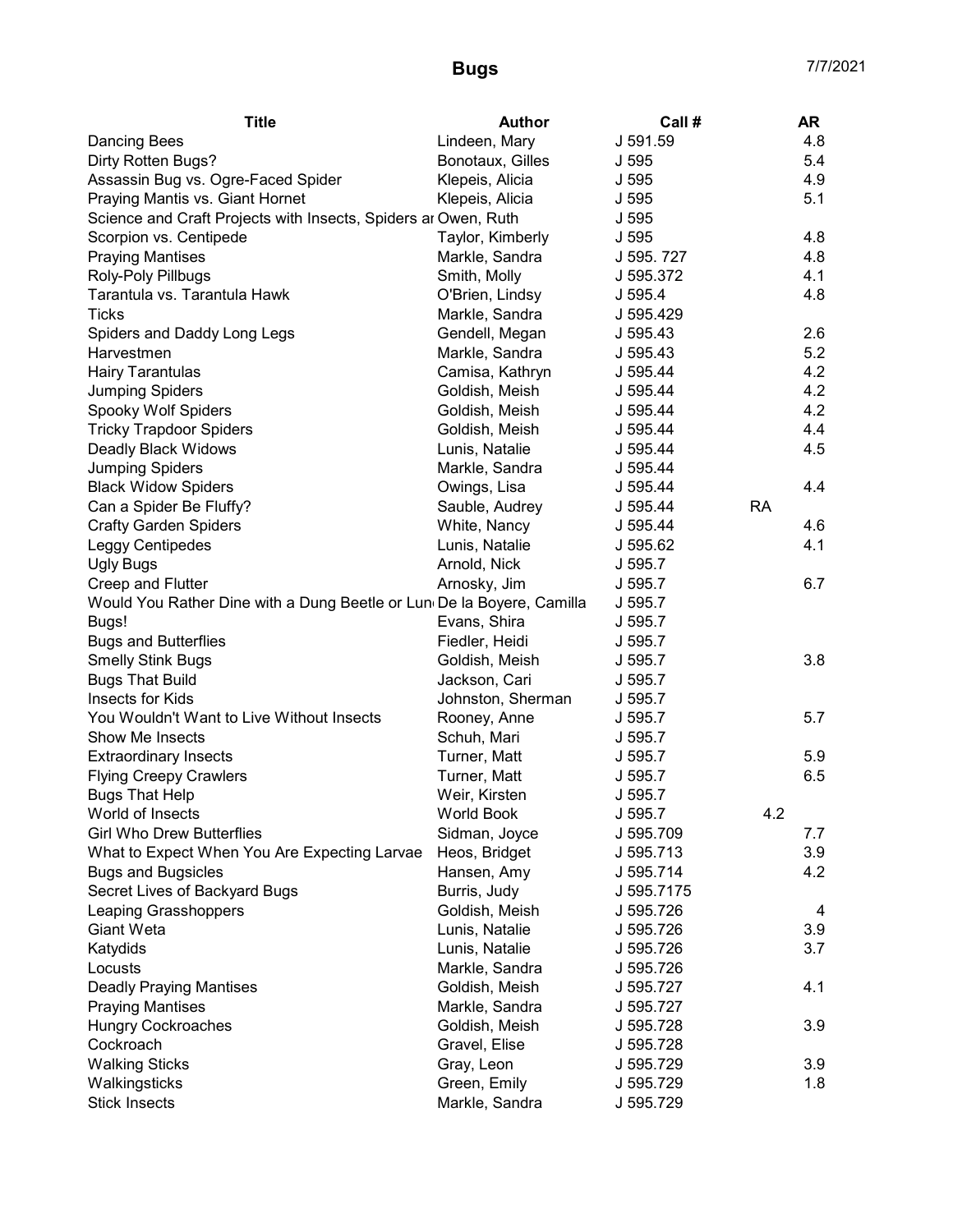| <b>Title</b>                           | <b>Author</b>                   | Call #     | <b>AR</b>      |
|----------------------------------------|---------------------------------|------------|----------------|
| <b>Dazzling Dragonflies</b>            | Glaser, Linda                   | J 595.733  | 3.5            |
| <b>Damselflies</b>                     | Leaf, Christina                 | J 595.733  |                |
| <b>Speedy Dragonflies</b>              | Smith, Molly                    | J 595.733  | 4.2            |
| Dragonfly's Journey                    | Tunby, Benjamin                 | J 595.733  | 3.8            |
| Dragonfly                              | Vasilyeva, Anastasiya           | J 595.733  | 3.1            |
| <b>Termites</b>                        | Rustad, Martha                  | J 595.736  | 2              |
| Earwigs                                | Perish, Patrick                 | J 595.739  |                |
| Earwigs                                | Sexton, Colleen                 | J 595.739  | 1.7            |
| Cicadas                                | Leaf, Christina                 | J 595.752  | 1.8            |
| <b>Head Lice</b>                       | Gravel, Elise                   | J 595.756  | 3              |
| <b>Goliath Beetle</b>                  | Packard, Mary                   | J 595.76   | 3.1            |
| Among a Thousand Fireflies             | Frost, Helen                    | J 595.764  |                |
| <b>Fireflies</b>                       | Leaf, Christina                 | J 595.7644 |                |
| Behold the Beautiful Dung Beetle       | Bardoe, Cheryl                  | J 595.7649 | 5.6            |
| Ladybugs                               | Rustad, Martha                  | J 595.769  | 1.9            |
| <b>Helpful Ladybugs</b>                | Smith, Molly                    | J 595.769  | 4.1            |
| Fly                                    | Gravel, Elise                   | J 595.77   | 3.9            |
| Mosquito                               | Gravel, Elise                   | J 595.77   |                |
| Mosquitoes                             | Markle, Sandra                  | J 595.77   |                |
| <b>Bloodthirsty Mosquitoes</b>         | Goldish, Meish                  | J 595.772  | 4.3            |
| Mosquitoes                             | Rustad, Martha                  | J 595.772  | $\overline{2}$ |
| Mosquitoes                             | Walker, Sally                   | J 595.772  | 3.5            |
| Luna Moths                             | Markle, Sandra                  | J 595.78   | 4.8            |
| Luna Moth                              | Merwin, E.                      | J 595.78   |                |
| <b>Magnificent Moths</b>               | Owen, Ruth                      | J 595.78   |                |
| Moths                                  | Rustad, Martha                  | J 595.78   | 1.9            |
| <b>Fast Facts About Butterflies</b>    | Amstutz, Lisa                   | J 595.789  |                |
| <b>Butterflies for Kids</b>            | Davidson, Lauren                | J 595.789  |                |
| <b>Beautiful Butterflies</b>           | Goldish, Meish                  | J 595.789  | 4.2            |
| It's a Butterfly's Life                | Kelly, Irene                    | J 595.789  | 4.7            |
| <b>Butterfly</b>                       | Rudolph, Jessica                | J 595.789  | 3              |
| Life Cycle of a Butterfly              | Sexton, Colleen                 | J 595.789  | 2.6            |
| Queen Alexandra's Birdwing             | Stidworthy, John                | J 595.789  | 3.7            |
| <b>Leafcutter Ants</b>                 | Owen, Ruth                      | J 595.79   |                |
| Wasps and Bees                         | Pearson, Marie                  | J 595.79   | 2.5            |
| Wasps                                  | Perish, Patrick                 | J 595.79   | 1.6            |
| Ants                                   | Stewart, Melissa                | J 595.79   | 2.5            |
| <b>Fast Facts About Ants</b>           | Amstutz, Lisa                   | J 595.796  |                |
| Ants for Kids                          | Gerdeman, Beverly               | J 595.796  |                |
| Secret of the Plant-Killing Ants       | Rodriguez, Ana                  | J 595.796  | 7              |
| <b>Hornets</b>                         | Markle, Sandra                  | J 595.798  | 4.9            |
| Wasps                                  | Rustad, Martha                  | J 595.798  | 2              |
| <b>Bee Detectives</b>                  | Albright, Rosie                 | J 595.799  | 1.6            |
| <b>Fast Facts About Bees</b>           | Amstutz, Lisa                   | J 595.799  |                |
| Killer Bees                            | Goldish, Meish                  | J 595.799  | 4.2            |
|                                        | Sexton, Colleen                 | J 595.799  | 1.9            |
| <b>Honey Bees</b>                      |                                 |            |                |
| You Wouldn't Want to Live Without Bees | Woolf, Alex<br>Garstecki, Julia | J 595.799  |                |
| <b>Fast Facts About Dragonflies</b>    |                                 | J 596.733  |                |
| <b>Giant Anteaters</b>                 | Seiple, Samantha                | J 599.314  | 3.9<br>5.8     |
| <b>Gross Body Invaders</b>             | Owen, Ruth                      | J 616.9    | 4.9            |
| Icky House Invaders                    | Owen, Ruth                      | J 616.9    |                |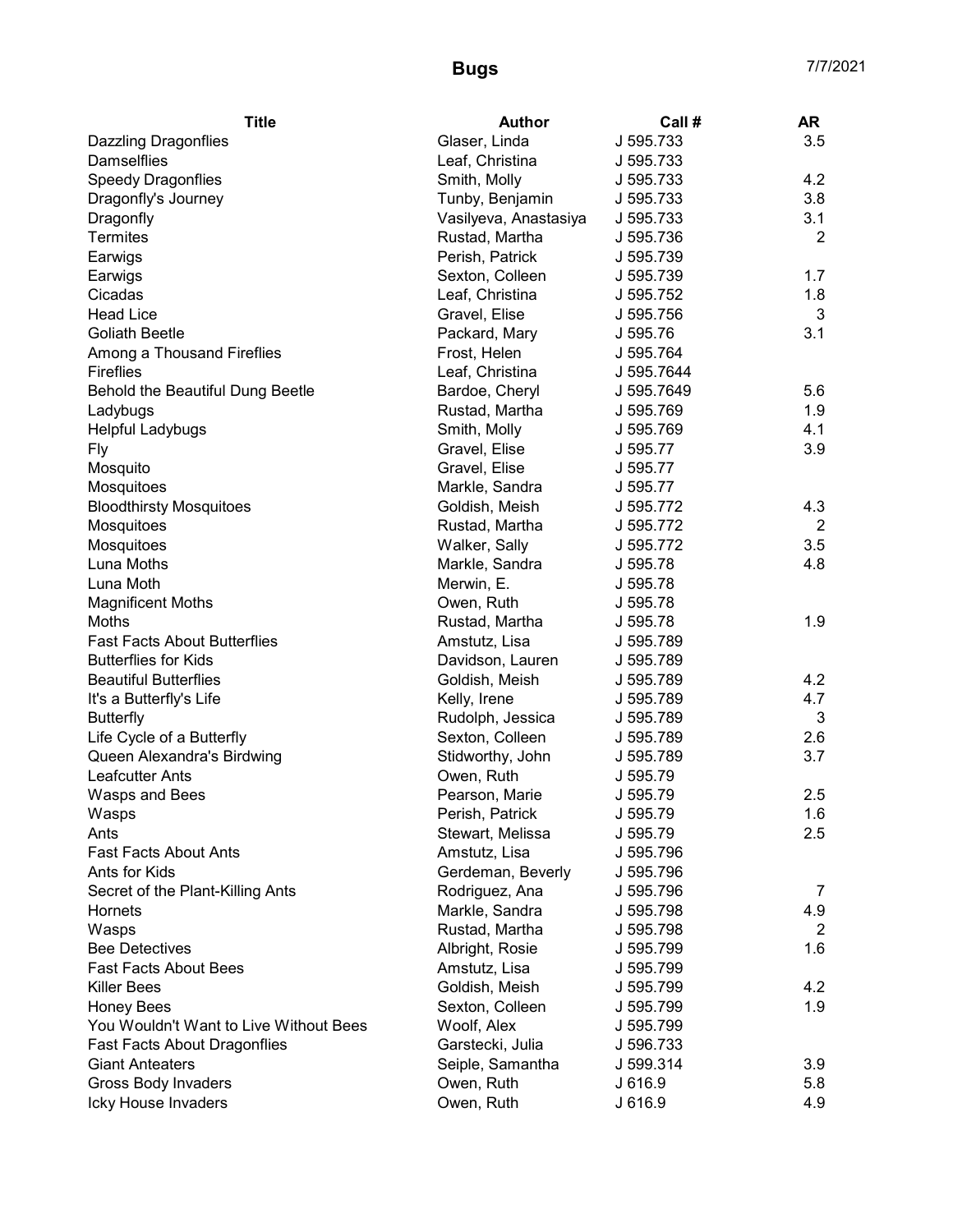| From Jewel Beetles to Fire Sensors<br>Allman, Toney<br>J 621.36<br>6.7<br>4.6<br><b>Baby Bug Dishes</b><br>Goldish, Meish<br>J641.3<br>4.2<br>Spider-tizers and Other Creepy Treats<br>Goldish, Meish<br>J641.3<br>J641.6<br>3.8<br>Bug-a-licious<br>Goldish, Meish<br>Ralph Masiello's Bug Drawing Book<br>J 743.6<br>Masiello, Ralph<br>Drawing Manga Insects<br>Nishida, Masaki<br>J 743.6<br>2.9<br>5.5<br>Hey There, Stink Bug!<br>Bulion, Leslie<br>J 811.54<br><b>Bugs: Poems About Creeping Things</b><br>Harrison, David<br>J 811.54<br>J 818<br><b>Bug Jokes</b><br>Moore, Hugh<br>Jokes and More About Bees<br>Nelson, Maria<br>J 818<br>Westly: a Spider's Tale<br>Beus, Bryan<br>J Fantasy Beus<br>Broach, Elise<br>J Fantasy Broa<br>Masterpiece<br>4.8<br>James to the Rescue<br>Broach, Elise<br>J Fantasy Broa Mast 2<br>3 |
|---------------------------------------------------------------------------------------------------------------------------------------------------------------------------------------------------------------------------------------------------------------------------------------------------------------------------------------------------------------------------------------------------------------------------------------------------------------------------------------------------------------------------------------------------------------------------------------------------------------------------------------------------------------------------------------------------------------------------------------------------------------------------------------------------------------------------------------------|
|                                                                                                                                                                                                                                                                                                                                                                                                                                                                                                                                                                                                                                                                                                                                                                                                                                             |
|                                                                                                                                                                                                                                                                                                                                                                                                                                                                                                                                                                                                                                                                                                                                                                                                                                             |
|                                                                                                                                                                                                                                                                                                                                                                                                                                                                                                                                                                                                                                                                                                                                                                                                                                             |
|                                                                                                                                                                                                                                                                                                                                                                                                                                                                                                                                                                                                                                                                                                                                                                                                                                             |
|                                                                                                                                                                                                                                                                                                                                                                                                                                                                                                                                                                                                                                                                                                                                                                                                                                             |
|                                                                                                                                                                                                                                                                                                                                                                                                                                                                                                                                                                                                                                                                                                                                                                                                                                             |
|                                                                                                                                                                                                                                                                                                                                                                                                                                                                                                                                                                                                                                                                                                                                                                                                                                             |
|                                                                                                                                                                                                                                                                                                                                                                                                                                                                                                                                                                                                                                                                                                                                                                                                                                             |
|                                                                                                                                                                                                                                                                                                                                                                                                                                                                                                                                                                                                                                                                                                                                                                                                                                             |
|                                                                                                                                                                                                                                                                                                                                                                                                                                                                                                                                                                                                                                                                                                                                                                                                                                             |
|                                                                                                                                                                                                                                                                                                                                                                                                                                                                                                                                                                                                                                                                                                                                                                                                                                             |
|                                                                                                                                                                                                                                                                                                                                                                                                                                                                                                                                                                                                                                                                                                                                                                                                                                             |
|                                                                                                                                                                                                                                                                                                                                                                                                                                                                                                                                                                                                                                                                                                                                                                                                                                             |
| <b>Cricket in Time's Square</b><br>J Fantasy Seld<br>4.9<br>Selden, George                                                                                                                                                                                                                                                                                                                                                                                                                                                                                                                                                                                                                                                                                                                                                                  |
| Charlotte's Web<br>J Fantasy Whit<br>4.4<br>White, E. B.                                                                                                                                                                                                                                                                                                                                                                                                                                                                                                                                                                                                                                                                                                                                                                                    |
| Berenstain Bears and the Great Ant Attack<br>4.7<br>Berenstain, Stan<br>J Reality Bere                                                                                                                                                                                                                                                                                                                                                                                                                                                                                                                                                                                                                                                                                                                                                      |
| Horrible Harry and the Ant Invasion<br>J Reality Klin<br>3.1<br>Kline, Suzy                                                                                                                                                                                                                                                                                                                                                                                                                                                                                                                                                                                                                                                                                                                                                                 |
| How to Eat Fried Worms<br>J Reality Rock<br>3.5<br>Rockwell, Thomas                                                                                                                                                                                                                                                                                                                                                                                                                                                                                                                                                                                                                                                                                                                                                                         |
| J Reality Zoll<br>3.6<br>Don't Bug Me<br>Zollman, Pam                                                                                                                                                                                                                                                                                                                                                                                                                                                                                                                                                                                                                                                                                                                                                                                       |
| 5.2<br>Transmogrification of Roscoe Wizzle<br>J Sci-Fi Elli<br>Elliott, David                                                                                                                                                                                                                                                                                                                                                                                                                                                                                                                                                                                                                                                                                                                                                               |
| Buzz Boy and Fly Guy<br>1.3<br>Arnold, Tedd<br>JR Arno                                                                                                                                                                                                                                                                                                                                                                                                                                                                                                                                                                                                                                                                                                                                                                                      |
| Fly Guy and the Frankenfly<br>1.6<br>Arnold, Tedd<br>JR Arno                                                                                                                                                                                                                                                                                                                                                                                                                                                                                                                                                                                                                                                                                                                                                                                |
| Fly Guy Meets Fly Girl<br>Arnold, Tedd<br>JR Arno<br>1.4                                                                                                                                                                                                                                                                                                                                                                                                                                                                                                                                                                                                                                                                                                                                                                                    |
| Fly Guy vs. the Flyswatter<br>JR Arno<br>2.1<br>Arnold, Tedd                                                                                                                                                                                                                                                                                                                                                                                                                                                                                                                                                                                                                                                                                                                                                                                |
| Fly Guy's Amazing Tricks<br>Arnold, Tedd<br>JR Arno<br>1.7                                                                                                                                                                                                                                                                                                                                                                                                                                                                                                                                                                                                                                                                                                                                                                                  |
| Arnold, Tedd<br>JR Arno<br>1.4<br>Fly High, Fly Guy                                                                                                                                                                                                                                                                                                                                                                                                                                                                                                                                                                                                                                                                                                                                                                                         |
| 1.5<br>HI! Fly Guy<br>Arnold, Tedd<br>JR Arno                                                                                                                                                                                                                                                                                                                                                                                                                                                                                                                                                                                                                                                                                                                                                                                               |
| Hooray for Fly Guy<br>JR Arno<br>Arnold, Tedd                                                                                                                                                                                                                                                                                                                                                                                                                                                                                                                                                                                                                                                                                                                                                                                               |
| JR Arno<br>1.5<br>I Spy Fly Guy<br>Arnold, Tedd                                                                                                                                                                                                                                                                                                                                                                                                                                                                                                                                                                                                                                                                                                                                                                                             |
| Prince Fly Guy<br>Arnold, Tedd<br>JR Arno                                                                                                                                                                                                                                                                                                                                                                                                                                                                                                                                                                                                                                                                                                                                                                                                   |
| Ride, Fly Guy, Ride!<br>Arnold, Tedd<br>$\overline{2}$<br>JR Arno                                                                                                                                                                                                                                                                                                                                                                                                                                                                                                                                                                                                                                                                                                                                                                           |
| Shoo, Fly Guy<br>Arnold, Tedd<br>2.7<br>JR Arno                                                                                                                                                                                                                                                                                                                                                                                                                                                                                                                                                                                                                                                                                                                                                                                             |
| JR Arno<br>Super Fly Guy<br>Arnold, Tedd                                                                                                                                                                                                                                                                                                                                                                                                                                                                                                                                                                                                                                                                                                                                                                                                    |
| There Was an Old Lady Who Swallowed Fly Guy<br>Arnold, Tedd<br>JR Arno<br>1.6                                                                                                                                                                                                                                                                                                                                                                                                                                                                                                                                                                                                                                                                                                                                                               |
| There's a Fly Guy in My Soup<br>Arnold, Tedd<br><b>RA</b><br>1.8<br>JR Arno                                                                                                                                                                                                                                                                                                                                                                                                                                                                                                                                                                                                                                                                                                                                                                 |
| JR Fole<br>1.2<br>Find the Insect<br>Foley, Cate                                                                                                                                                                                                                                                                                                                                                                                                                                                                                                                                                                                                                                                                                                                                                                                            |
| 2.6<br><b>Basketberry Blues</b><br>Kirk, David<br><b>JR Kirk</b>                                                                                                                                                                                                                                                                                                                                                                                                                                                                                                                                                                                                                                                                                                                                                                            |
| <b>JR Kirk</b><br>2.9<br><b>Bug Flu</b><br>Kirk, David                                                                                                                                                                                                                                                                                                                                                                                                                                                                                                                                                                                                                                                                                                                                                                                      |
| 3.2<br>Cry Buggie<br>Kirk, David<br><b>JR Kirk</b>                                                                                                                                                                                                                                                                                                                                                                                                                                                                                                                                                                                                                                                                                                                                                                                          |
| 2.9<br>Eight Legs Up<br>Kirk, David<br><b>JR Kirk</b>                                                                                                                                                                                                                                                                                                                                                                                                                                                                                                                                                                                                                                                                                                                                                                                       |
| Top o' Big Tree<br>Kirk, David<br><b>JR Kirk</b>                                                                                                                                                                                                                                                                                                                                                                                                                                                                                                                                                                                                                                                                                                                                                                                            |
| Pedro Goes Buggy<br>Manushkin, Fran<br>JR Manu<br>1.9                                                                                                                                                                                                                                                                                                                                                                                                                                                                                                                                                                                                                                                                                                                                                                                       |
| Fly Went By<br>1.9<br>McClintock, Mike<br><b>JR Mccl</b>                                                                                                                                                                                                                                                                                                                                                                                                                                                                                                                                                                                                                                                                                                                                                                                    |
| From Egg to Honeybee<br>Owings, Lisa<br><b>JR Owin</b>                                                                                                                                                                                                                                                                                                                                                                                                                                                                                                                                                                                                                                                                                                                                                                                      |
| Curious George a Home for Honeybees<br>2.3<br>Rey, H. A.<br>JR Rey                                                                                                                                                                                                                                                                                                                                                                                                                                                                                                                                                                                                                                                                                                                                                                          |
| Ants<br>JR Schu<br>0.9<br>Schuh, Mari                                                                                                                                                                                                                                                                                                                                                                                                                                                                                                                                                                                                                                                                                                                                                                                                       |
| <b>Beetles</b><br>JR Schu<br>Schuh, Mari<br>0.9                                                                                                                                                                                                                                                                                                                                                                                                                                                                                                                                                                                                                                                                                                                                                                                             |
| JR Schu<br>Cicadas<br>Schuh, Mari<br>0.9                                                                                                                                                                                                                                                                                                                                                                                                                                                                                                                                                                                                                                                                                                                                                                                                    |
| Cockroaches<br>Schuh, Mari<br>JR Schu<br>0.9                                                                                                                                                                                                                                                                                                                                                                                                                                                                                                                                                                                                                                                                                                                                                                                                |
| <b>Crickets</b><br>Schuh, Mari<br>JR Schu<br>0.9                                                                                                                                                                                                                                                                                                                                                                                                                                                                                                                                                                                                                                                                                                                                                                                            |
| Dragonflies<br>Schuh, Mari<br>JR Schu<br>0.9                                                                                                                                                                                                                                                                                                                                                                                                                                                                                                                                                                                                                                                                                                                                                                                                |